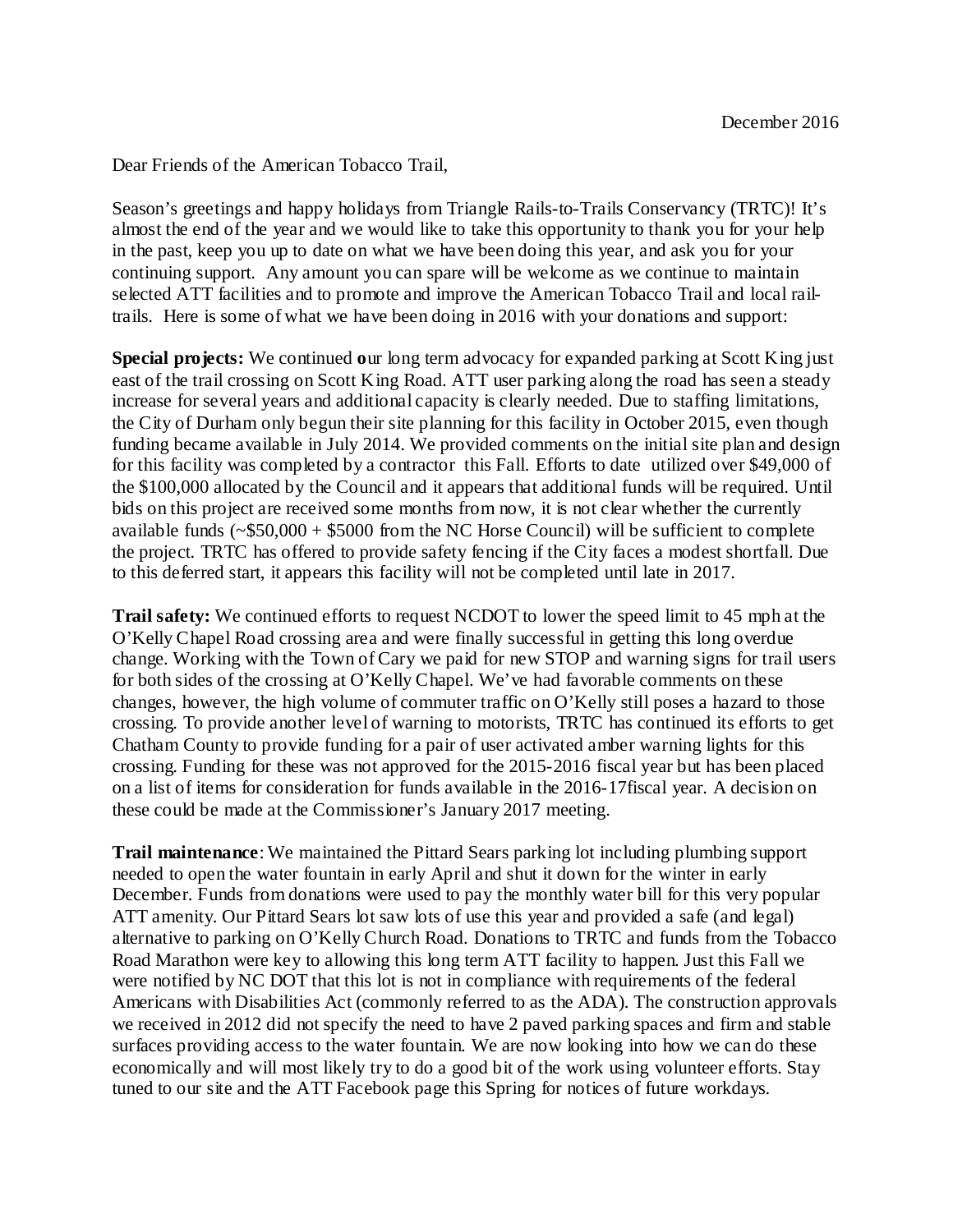We held eight targeted workdays this year. These included maintenance of the access trail and grassy areas at the Fayetteville Road trailhead. At Scott King Road we swept or shoveled sand and blew off sand and pine needles several times to augment the somewhat irregular sweeping done by Durham. We also held four workdays on the 2.2-mile Eagle Spur rail-trail south of Stagecoach Road, to remove downed trees, widen the trail and carry out trash. Eagle Spur is an unimproved rural wooded trail corridor leading to Jordan Lake on land now managed by the NC Fish and Wildlife Commission; it is popular with fishermen, hunters and hikers. For 2017 we plan to replace up to three of the very damaged drainage culverts to improve user safety and allow trail usage even in very wet conditions. These installation projects look to be large efforts involving substantial digging and covering that will need numerous volunteers. At the Stagecoach Road start of the Eagle Spur, TRTC provided support to Matthew Darby of Troop 402 to construct an information kiosk as an Eagle Scout project. We'll be putting together and installing information for trail users at this kiosk early in 2017.

**Outreach events**: TRTC volunteers once again manned a rest stop at Bikefest, an annual fund raising event put on each August by the Carolina Tarwheels.

**Maps:** Printable PDF files for the 2015 ATT maps were made available on our site early in the year. During 2016 we provided almost 2000 copies of our maps to users via the ATT map boxes at Scott King, O'Kelly Chapel and at the New Hope Church trailhead and at the Cary and Durham REI stores and several other outlets.

**Other essential trail support**: We continue to pay for regular service to the porta-jon that we brought back into service in July 2013 at the Fayetteville Road parking trailhead. To accommodate the far larger user base at Scott King Road, we moved this porta-jon to the access road at Herndon Park in October 2014. Over the winter months when the restrooms at Herndon Park are shut down this porta jon has been especially appreciated. In sum, we continue to work as volunteers to make the American Tobacco Trail (and its little sibling the Eagle Spur Trail, originally part of the same rail line) great places to get out and enjoy the outdoors. Your donations help us to build connector trails, do maintenance, create and print trail maps, fund important special projects and provide water – and that porta-jon – for trail users. All of us at TRTC thank you for your continued support. Please consider us in your holiday giving, by purchasing or renewing a membership and making a tax-deductible donation to TRTC.

You can donate online by going to [www.triangletrails.org/membership](http://www.triangletrails.org/membership) and paying via PayPal, or you can send us a check payable to Triangle Rails-to-Trails Conservancy Inc. (TRTC) P.O Box 61091

Durham, NC 27715-1091

If you have any questions about joining or making a tax-deductible contribution to TRTC, or if you have any questions about your existing or past membership, please contact our TRTC Treasurer at: michaelforte@hotmail.com

With thanks for your support,

Curt Devereux, President, Triangle Rails-to-Trails Conservancy